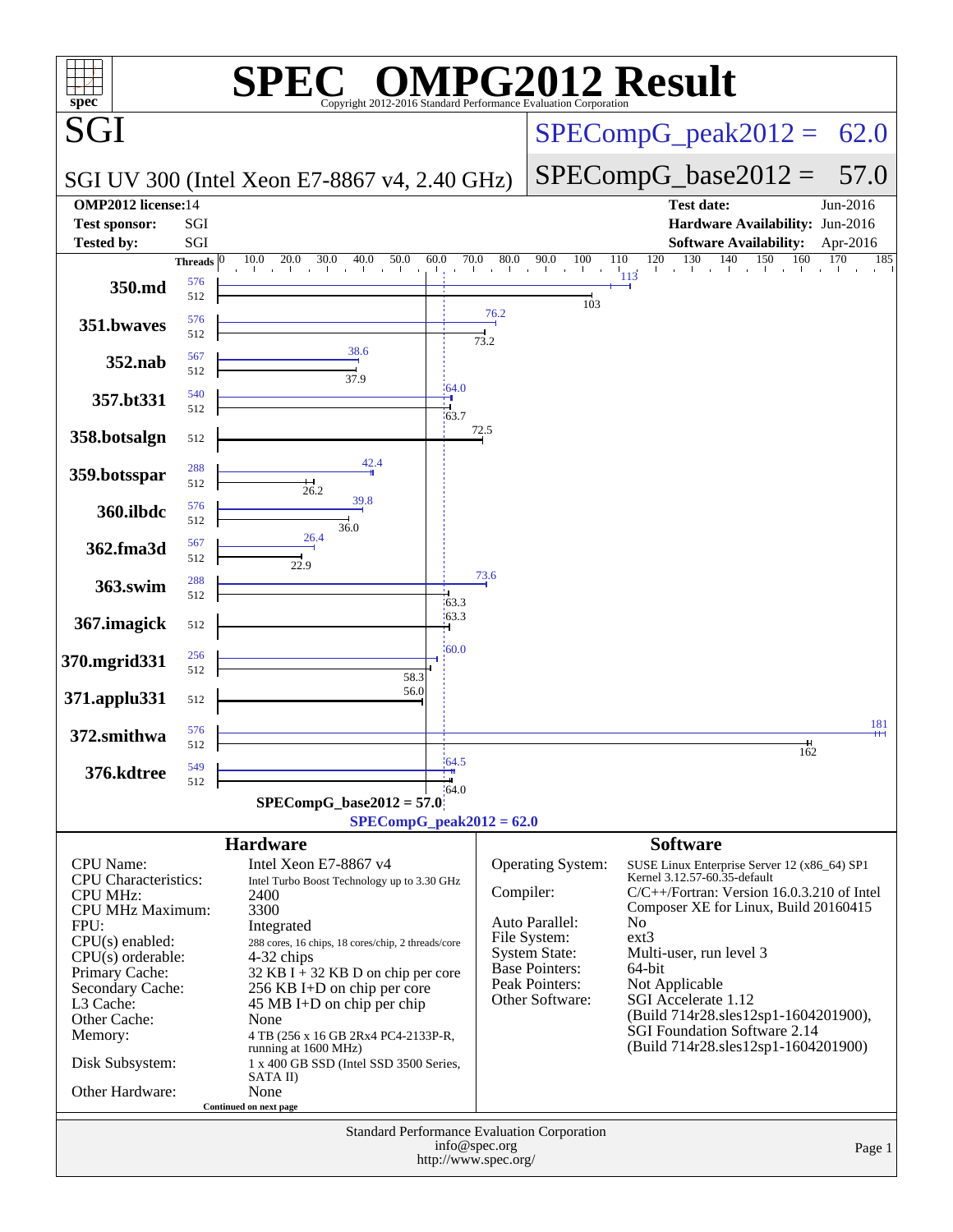SGI UV 300 (Intel Xeon E7-8867 v4, 2.40 GHz)

**SGI** 

[Base Threads Run:](http://www.spec.org/auto/omp2012/Docs/result-fields.html#BaseThreadsRun) 512<br>Minimum Peak Threads: 256 [Minimum Peak Threads:](http://www.spec.org/auto/omp2012/Docs/result-fields.html#MinimumPeakThreads)

 $SPECompG_peak2012 = 62.0$  $SPECompG_peak2012 = 62.0$ 

 $SPECompG_base2012 = 57.0$  $SPECompG_base2012 = 57.0$ 

**[OMP2012 license:](http://www.spec.org/auto/omp2012/Docs/result-fields.html#OMP2012license)**14 **[Test date:](http://www.spec.org/auto/omp2012/Docs/result-fields.html#Testdate)** Jun-2016 **[Test sponsor:](http://www.spec.org/auto/omp2012/Docs/result-fields.html#Testsponsor)** SGI **[Hardware Availability:](http://www.spec.org/auto/omp2012/Docs/result-fields.html#HardwareAvailability)** Jun-2016 **[Tested by:](http://www.spec.org/auto/omp2012/Docs/result-fields.html#Testedby)** SGI SOL SGI SOFTWARE AVAILABILITY: Apr-2016

| мишиции г сак типсацз.<br>576<br><b>Maximum Peak Threads:</b> |                        |      |       |                |       |                |              |             |                        |              |                                                                                                         |              |                |              |
|---------------------------------------------------------------|------------------------|------|-------|----------------|-------|----------------|--------------|-------------|------------------------|--------------|---------------------------------------------------------------------------------------------------------|--------------|----------------|--------------|
| <b>Results Table</b>                                          |                        |      |       |                |       |                |              |             |                        |              |                                                                                                         |              |                |              |
|                                                               | <b>Base</b>            |      |       |                |       |                |              | <b>Peak</b> |                        |              |                                                                                                         |              |                |              |
| <b>Benchmark</b>                                              | <b>Threads Seconds</b> |      | Ratio | <b>Seconds</b> | Ratio | <b>Seconds</b> | <b>Ratio</b> |             | <b>Threads Seconds</b> | <b>Ratio</b> | <b>Seconds</b>                                                                                          | <b>Ratio</b> | <b>Seconds</b> | <b>Ratio</b> |
| 350.md                                                        | 512                    | 45.2 | 102   | 45.1           | 103   | 45.2           | 103          | 576         | 40.9                   | 113          | 43.0                                                                                                    | 108          | 41.0           | <u>113</u>   |
| 351.bwaves                                                    | 512                    | 61.9 | 73.2  | 62.0           | 73.1  | 61.9           | 73.2         | 576         | 59.4                   | 76.2         | 59.4                                                                                                    | 76.2         | 59.5           | 76.2         |
| $352$ .nab                                                    | 512                    | 103  | 37.9  | 103            | 37.9  | 103            | 37.8         | 567         | 101                    | 38.6         | 101                                                                                                     | 38.6         | 101            | 38.6         |
| 357.bt331                                                     | 512                    | 74.5 | 63.7  | 74.5           | 63.6  | 74.4           | 63.8         | 540         | 74.3                   | 63.8         | 74.1                                                                                                    | 64.0         | 73.9           | 64.2         |
| 358.botsalgn                                                  | 512                    | 60.0 | 72.5  | 60.0           | 72.5  | 60.0           | 72.5         | 512         | 60.0                   | 72.5         | 60.0                                                                                                    | 72.5         | 60.0           | 72.5         |
| 359.botsspar                                                  | 512                    | 198  | 26.5  | 217            | 24.2  | 201            | 26.2         | 288         | 124                    | 42.4         | 123                                                                                                     | 42.6         | 125            | 42.0         |
| $360$ .ilbdc                                                  | 512                    | 99.0 | 36.0  | 99.0           | 36.0  | 99.0           | 35.9         | 576         | 89.6                   | 39.7         | 89.5                                                                                                    | 39.8         | 89.5           | 39.8         |
| 362.fma3d                                                     | 512                    | 166  | 22.9  | 166            | 22.9  | 166            | 22.9         | 567         | 144                    | 26.4         | 144                                                                                                     | 26.4         | 144            | 26.4         |
| $363$ .swim                                                   | 512                    | 71.5 | 63.3  | 71.4           | 63.4  | 71.8           | 63.1         | 288         | 61.6                   | 73.6         | 61.5                                                                                                    | 73.6         | 61.5           | 73.6         |
| 367.imagick                                                   | 512                    | 111  | 63.6  | 111            | 63.3  | 111            | 63.2         | 512         | 111                    | 63.6         | 111                                                                                                     | 63.3         | 111            | 63.2         |
| 370.mgrid331                                                  | 512                    | 75.8 | 58.3  | 75.9           | 58.2  | 75.7           | 58.4         | 256         | 73.7                   | 60.0         | 73.5                                                                                                    | 60.1         | 73.6           | 60.0         |
| 371.applu331                                                  | 512                    | 108  | 56.2  | 108            | 56.0  | 108            | 56.0         | 512         | 108                    | 56.2         | <b>108</b>                                                                                              | 56.0         | 108            | 56.0         |
| 372.smithwa                                                   | 512                    | 33.0 | 163   | 33.1           | 162   | 33.2           | 161          | 576         | 29.8                   | 180          | 29.3                                                                                                    | 183          | 29.6           | <u>181</u>   |
| 376.kdtree                                                    | 512                    | 70.2 | 64.1  | 70.3           | 64.0  | 70.8           | 63.5         | 549         | 69.3                   | 64.9         | 70.3                                                                                                    | 64.0         | 69.8           | 64.5         |
|                                                               |                        |      |       |                |       |                |              |             |                        |              | Recults appear in the order in which they were run. Rold underlined text indicates a median measurement |              |                |              |

Results appear in the [order in which they were run.](http://www.spec.org/auto/omp2012/Docs/result-fields.html#RunOrder) Bold underlined text [indicates a median measurement.](http://www.spec.org/auto/omp2012/Docs/result-fields.html#Median)

#### **[Submit Notes](http://www.spec.org/auto/omp2012/Docs/result-fields.html#SubmitNotes)**

The config file option 'submit' was used. For all benchmarks threads were bound to cores using the following submit command: dplace -x2 \$command This binds threads in order of creation, beginning with the master thread on logical cpu 0, the first slave thread on logical cpu 1, and so on. The -x2 flag instructs dplace to skip placement of the lightweight OpenMP monitor thread, which is created prior to the slave threads.

#### **[Operating System Notes](http://www.spec.org/auto/omp2012/Docs/result-fields.html#OperatingSystemNotes)**

Transparent Hugepages : Transparent Hugepages are disabled by echo never > /sys/kernel/mm/transparent\_hugepage/enabled

Software Environment: export KMP\_AFFINITY=disabled export KMP\_STACKSIZE=200M

Continued on next page

Standard Performance Evaluation Corporation [info@spec.org](mailto:info@spec.org) <http://www.spec.org/>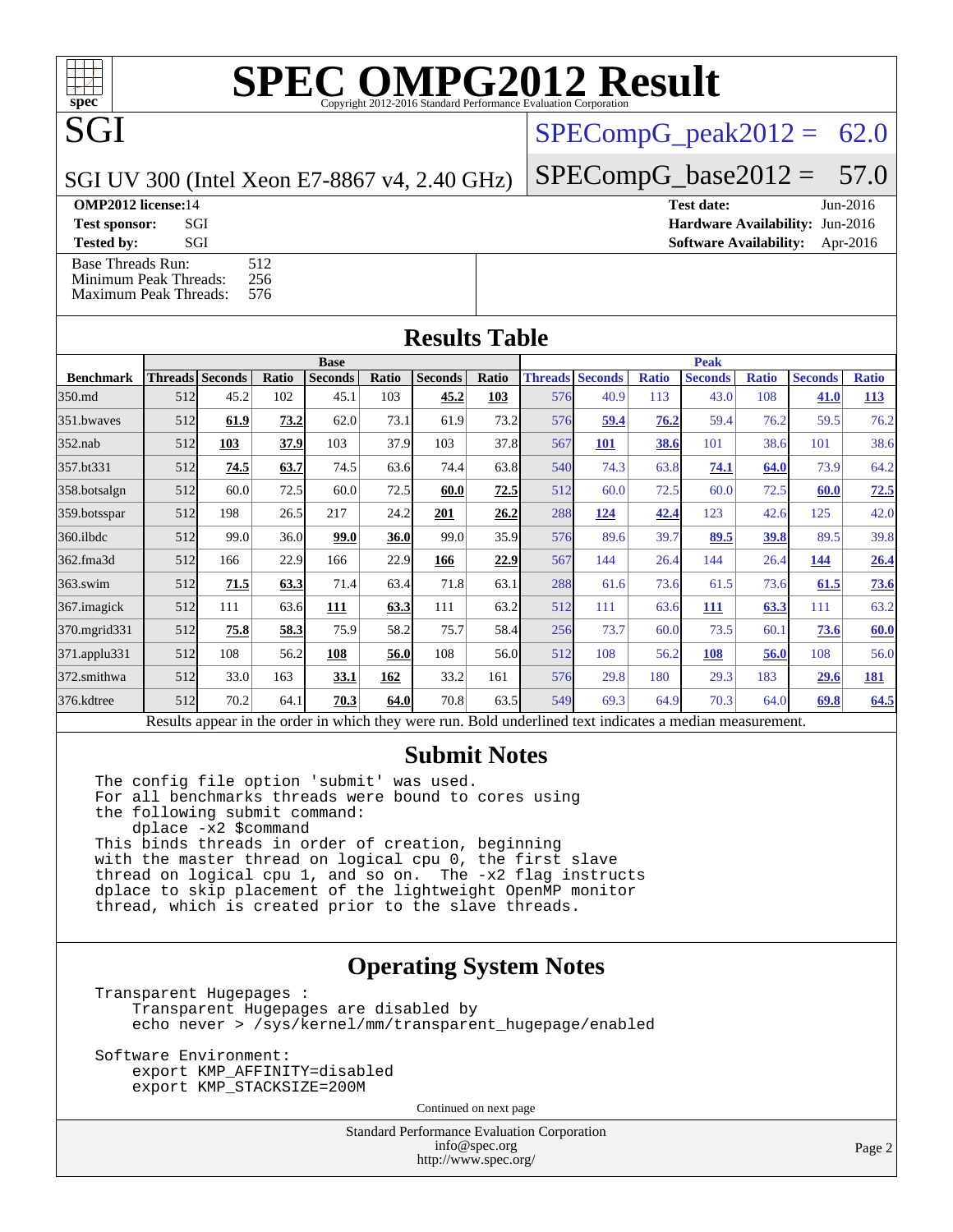

 $SPECompG_peak2012 = 62.0$  $SPECompG_peak2012 = 62.0$ 

SGI UV 300 (Intel Xeon E7-8867 v4, 2.40 GHz)

**[OMP2012 license:](http://www.spec.org/auto/omp2012/Docs/result-fields.html#OMP2012license)**14 **[Test date:](http://www.spec.org/auto/omp2012/Docs/result-fields.html#Testdate)** Jun-2016

 $SPECompG_base2012 = 57.0$  $SPECompG_base2012 = 57.0$ 

**[Test sponsor:](http://www.spec.org/auto/omp2012/Docs/result-fields.html#Testsponsor)** SGI **[Hardware Availability:](http://www.spec.org/auto/omp2012/Docs/result-fields.html#HardwareAvailability)** Jun-2016 **[Tested by:](http://www.spec.org/auto/omp2012/Docs/result-fields.html#Testedby)** SGI SOL SGI SOFTWARE AVAILABILITY: Apr-2016

#### **[Operating System Notes \(Continued\)](http://www.spec.org/auto/omp2012/Docs/result-fields.html#OperatingSystemNotes)**

 export KMP\_SCHEDULE=static,balanced export OMP\_DYNAMIC=FALSE ulimit -s unlimited

#### **[Platform Notes](http://www.spec.org/auto/omp2012/Docs/result-fields.html#PlatformNotes)**

Intel Hyperthreading Enabled

### **[Base Compiler Invocation](http://www.spec.org/auto/omp2012/Docs/result-fields.html#BaseCompilerInvocation)**

[C benchmarks](http://www.spec.org/auto/omp2012/Docs/result-fields.html#Cbenchmarks): [icc](http://www.spec.org/omp2012/results/res2016q3/omp2012-20160613-00078.flags.html#user_CCbase_intel_icc_a87c68a857bc5ec5362391a49d3a37a6)

[C++ benchmarks:](http://www.spec.org/auto/omp2012/Docs/result-fields.html#CXXbenchmarks) [icpc](http://www.spec.org/omp2012/results/res2016q3/omp2012-20160613-00078.flags.html#user_CXXbase_intel_icpc_2d899f8d163502b12eb4a60069f80c1c)

[Fortran benchmarks](http://www.spec.org/auto/omp2012/Docs/result-fields.html#Fortranbenchmarks): [ifort](http://www.spec.org/omp2012/results/res2016q3/omp2012-20160613-00078.flags.html#user_FCbase_intel_ifort_8a5e5e06b19a251bdeaf8fdab5d62f20)

### **[Base Portability Flags](http://www.spec.org/auto/omp2012/Docs/result-fields.html#BasePortabilityFlags)**

 350.md: [-free](http://www.spec.org/omp2012/results/res2016q3/omp2012-20160613-00078.flags.html#user_baseFPORTABILITY350_md_free) 367.imagick: [-std=c99](http://www.spec.org/omp2012/results/res2016q3/omp2012-20160613-00078.flags.html#user_baseCPORTABILITY367_imagick_std_2ec6533b6e06f1c4a6c9b78d9e9cde24)

### **[Base Optimization Flags](http://www.spec.org/auto/omp2012/Docs/result-fields.html#BaseOptimizationFlags)**

[C benchmarks](http://www.spec.org/auto/omp2012/Docs/result-fields.html#Cbenchmarks):

[-O3](http://www.spec.org/omp2012/results/res2016q3/omp2012-20160613-00078.flags.html#user_CCbase_f-O3) [-xCORE-AVX2](http://www.spec.org/omp2012/results/res2016q3/omp2012-20160613-00078.flags.html#user_CCbase_f-xCORE-AVX2) [-ipo1](http://www.spec.org/omp2012/results/res2016q3/omp2012-20160613-00078.flags.html#user_CCbase_f-ipo_116921c2575d566c213f1dd5e08493d2) [-openmp](http://www.spec.org/omp2012/results/res2016q3/omp2012-20160613-00078.flags.html#user_CCbase_f-openmp) [-ansi-alias](http://www.spec.org/omp2012/results/res2016q3/omp2012-20160613-00078.flags.html#user_CCbase_f-ansi-alias) [-mcmodel=medium](http://www.spec.org/omp2012/results/res2016q3/omp2012-20160613-00078.flags.html#user_CCbase_f-mcmodel_3a41622424bdd074c4f0f2d2f224c7e5) [-shared-intel](http://www.spec.org/omp2012/results/res2016q3/omp2012-20160613-00078.flags.html#user_CCbase_f-shared-intel) [C++ benchmarks:](http://www.spec.org/auto/omp2012/Docs/result-fields.html#CXXbenchmarks) [-O3](http://www.spec.org/omp2012/results/res2016q3/omp2012-20160613-00078.flags.html#user_CXXbase_f-O3) [-xCORE-AVX2](http://www.spec.org/omp2012/results/res2016q3/omp2012-20160613-00078.flags.html#user_CXXbase_f-xCORE-AVX2) [-ipo1](http://www.spec.org/omp2012/results/res2016q3/omp2012-20160613-00078.flags.html#user_CXXbase_f-ipo_116921c2575d566c213f1dd5e08493d2) [-openmp](http://www.spec.org/omp2012/results/res2016q3/omp2012-20160613-00078.flags.html#user_CXXbase_f-openmp) [-ansi-alias](http://www.spec.org/omp2012/results/res2016q3/omp2012-20160613-00078.flags.html#user_CXXbase_f-ansi-alias) [-mcmodel=medium](http://www.spec.org/omp2012/results/res2016q3/omp2012-20160613-00078.flags.html#user_CXXbase_f-mcmodel_3a41622424bdd074c4f0f2d2f224c7e5) [-shared-intel](http://www.spec.org/omp2012/results/res2016q3/omp2012-20160613-00078.flags.html#user_CXXbase_f-shared-intel)

[Fortran benchmarks](http://www.spec.org/auto/omp2012/Docs/result-fields.html#Fortranbenchmarks): [-O3](http://www.spec.org/omp2012/results/res2016q3/omp2012-20160613-00078.flags.html#user_FCbase_f-O3) [-xCORE-AVX2](http://www.spec.org/omp2012/results/res2016q3/omp2012-20160613-00078.flags.html#user_FCbase_f-xCORE-AVX2) [-ipo1](http://www.spec.org/omp2012/results/res2016q3/omp2012-20160613-00078.flags.html#user_FCbase_f-ipo_116921c2575d566c213f1dd5e08493d2) [-openmp](http://www.spec.org/omp2012/results/res2016q3/omp2012-20160613-00078.flags.html#user_FCbase_f-openmp) [-mcmodel=medium](http://www.spec.org/omp2012/results/res2016q3/omp2012-20160613-00078.flags.html#user_FCbase_f-mcmodel_3a41622424bdd074c4f0f2d2f224c7e5) [-shared-intel](http://www.spec.org/omp2012/results/res2016q3/omp2012-20160613-00078.flags.html#user_FCbase_f-shared-intel) [-align array64byte](http://www.spec.org/omp2012/results/res2016q3/omp2012-20160613-00078.flags.html#user_FCbase_f-align_c9377f996e966d652baaf753401d4725)

### **[Peak Compiler Invocation](http://www.spec.org/auto/omp2012/Docs/result-fields.html#PeakCompilerInvocation)**

[C benchmarks](http://www.spec.org/auto/omp2012/Docs/result-fields.html#Cbenchmarks): [icc](http://www.spec.org/omp2012/results/res2016q3/omp2012-20160613-00078.flags.html#user_CCpeak_intel_icc_a87c68a857bc5ec5362391a49d3a37a6)

Continued on next page

Standard Performance Evaluation Corporation [info@spec.org](mailto:info@spec.org) <http://www.spec.org/>

Page 3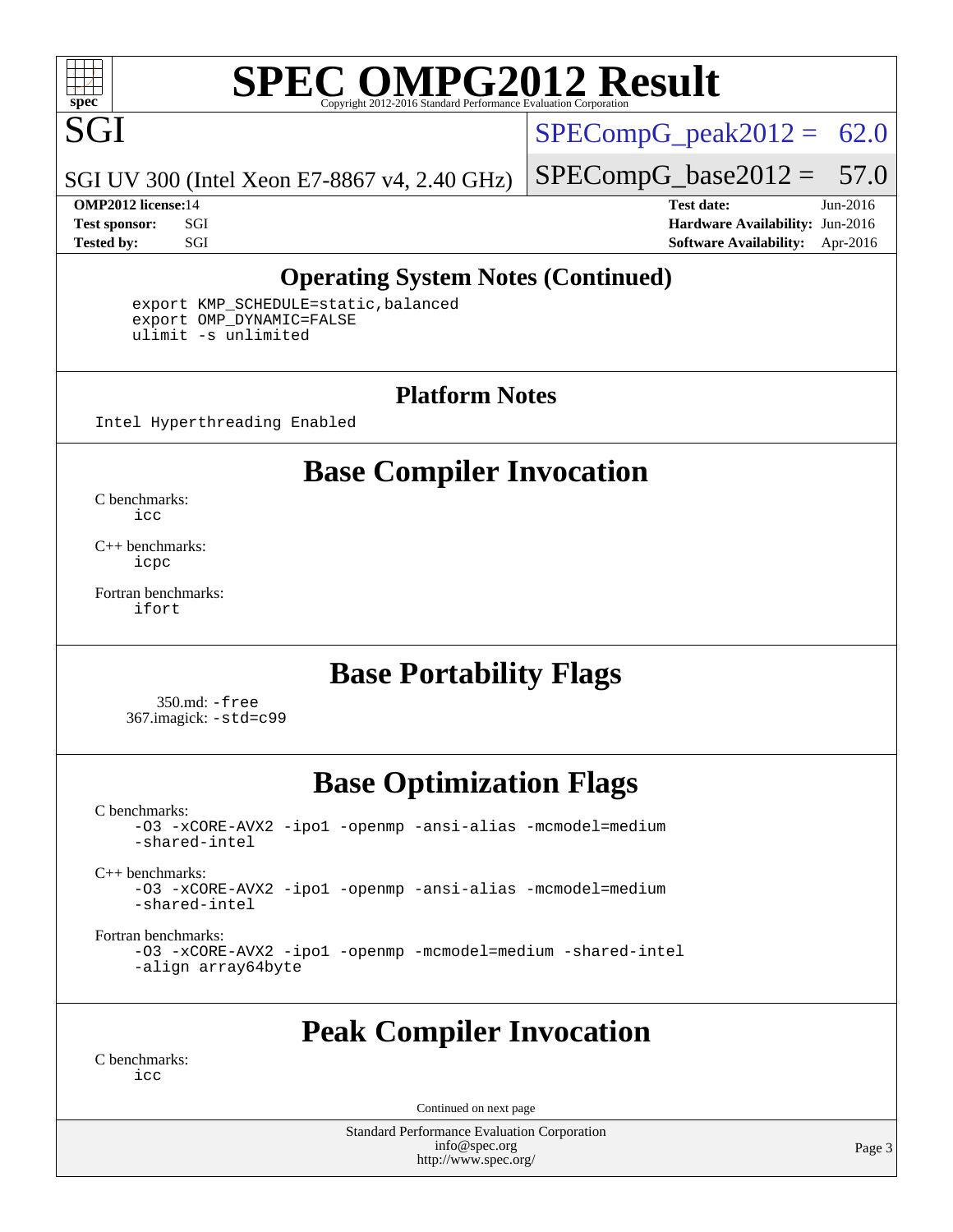

SGI UV 300 (Intel Xeon E7-8867 v4, 2.40 GHz)

 $SPECompG_peak2012 = 62.0$  $SPECompG_peak2012 = 62.0$ 

 $SPECompG_base2012 = 57.0$  $SPECompG_base2012 = 57.0$ 

**[OMP2012 license:](http://www.spec.org/auto/omp2012/Docs/result-fields.html#OMP2012license)**14 **[Test date:](http://www.spec.org/auto/omp2012/Docs/result-fields.html#Testdate)** Jun-2016 **[Test sponsor:](http://www.spec.org/auto/omp2012/Docs/result-fields.html#Testsponsor)** SGI **[Hardware Availability:](http://www.spec.org/auto/omp2012/Docs/result-fields.html#HardwareAvailability)** Jun-2016 **[Tested by:](http://www.spec.org/auto/omp2012/Docs/result-fields.html#Testedby)** SGI SOL SGI SOFTWARE AVAILABILITY: Apr-2016

### **[Peak Compiler Invocation \(Continued\)](http://www.spec.org/auto/omp2012/Docs/result-fields.html#PeakCompilerInvocation)**

[C++ benchmarks:](http://www.spec.org/auto/omp2012/Docs/result-fields.html#CXXbenchmarks) [icpc](http://www.spec.org/omp2012/results/res2016q3/omp2012-20160613-00078.flags.html#user_CXXpeak_intel_icpc_2d899f8d163502b12eb4a60069f80c1c)

[Fortran benchmarks](http://www.spec.org/auto/omp2012/Docs/result-fields.html#Fortranbenchmarks): [ifort](http://www.spec.org/omp2012/results/res2016q3/omp2012-20160613-00078.flags.html#user_FCpeak_intel_ifort_8a5e5e06b19a251bdeaf8fdab5d62f20)

**[Peak Portability Flags](http://www.spec.org/auto/omp2012/Docs/result-fields.html#PeakPortabilityFlags)**

 350.md: [-free](http://www.spec.org/omp2012/results/res2016q3/omp2012-20160613-00078.flags.html#user_peakFPORTABILITY350_md_free) 367.imagick: [-std=c99](http://www.spec.org/omp2012/results/res2016q3/omp2012-20160613-00078.flags.html#user_peakCPORTABILITY367_imagick_std_2ec6533b6e06f1c4a6c9b78d9e9cde24)

### **[Peak Optimization Flags](http://www.spec.org/auto/omp2012/Docs/result-fields.html#PeakOptimizationFlags)**

[C benchmarks](http://www.spec.org/auto/omp2012/Docs/result-fields.html#Cbenchmarks):

 352.nab: [-O3](http://www.spec.org/omp2012/results/res2016q3/omp2012-20160613-00078.flags.html#user_peakCOPTIMIZE352_nab_f-O3) [-xCORE-AVX2](http://www.spec.org/omp2012/results/res2016q3/omp2012-20160613-00078.flags.html#user_peakCOPTIMIZE352_nab_f-xCORE-AVX2) [-ipo1](http://www.spec.org/omp2012/results/res2016q3/omp2012-20160613-00078.flags.html#user_peakCOPTIMIZE352_nab_f-ipo_116921c2575d566c213f1dd5e08493d2) [-openmp](http://www.spec.org/omp2012/results/res2016q3/omp2012-20160613-00078.flags.html#user_peakCOPTIMIZE352_nab_f-openmp) [-ansi-alias](http://www.spec.org/omp2012/results/res2016q3/omp2012-20160613-00078.flags.html#user_peakCOPTIMIZE352_nab_f-ansi-alias) [-mcmodel=medium](http://www.spec.org/omp2012/results/res2016q3/omp2012-20160613-00078.flags.html#user_peakCOPTIMIZE352_nab_f-mcmodel_3a41622424bdd074c4f0f2d2f224c7e5) [-shared-intel](http://www.spec.org/omp2012/results/res2016q3/omp2012-20160613-00078.flags.html#user_peakCOPTIMIZE352_nab_f-shared-intel) 358.botsalgn: basepeak = yes 359.botsspar: Same as 352.nab 367.imagick: basepeak = yes

372.smithwa: Same as 352.nab

#### [C++ benchmarks:](http://www.spec.org/auto/omp2012/Docs/result-fields.html#CXXbenchmarks)

[-O3](http://www.spec.org/omp2012/results/res2016q3/omp2012-20160613-00078.flags.html#user_CXXpeak_f-O3) [-xCORE-AVX2](http://www.spec.org/omp2012/results/res2016q3/omp2012-20160613-00078.flags.html#user_CXXpeak_f-xCORE-AVX2) [-ipo1](http://www.spec.org/omp2012/results/res2016q3/omp2012-20160613-00078.flags.html#user_CXXpeak_f-ipo_116921c2575d566c213f1dd5e08493d2) [-openmp](http://www.spec.org/omp2012/results/res2016q3/omp2012-20160613-00078.flags.html#user_CXXpeak_f-openmp) [-ansi-alias](http://www.spec.org/omp2012/results/res2016q3/omp2012-20160613-00078.flags.html#user_CXXpeak_f-ansi-alias) [-mcmodel=medium](http://www.spec.org/omp2012/results/res2016q3/omp2012-20160613-00078.flags.html#user_CXXpeak_f-mcmodel_3a41622424bdd074c4f0f2d2f224c7e5) [-shared-intel](http://www.spec.org/omp2012/results/res2016q3/omp2012-20160613-00078.flags.html#user_CXXpeak_f-shared-intel)

[Fortran benchmarks](http://www.spec.org/auto/omp2012/Docs/result-fields.html#Fortranbenchmarks):

 350.md: [-O3](http://www.spec.org/omp2012/results/res2016q3/omp2012-20160613-00078.flags.html#user_peakFOPTIMIZE350_md_f-O3) [-xCORE-AVX2](http://www.spec.org/omp2012/results/res2016q3/omp2012-20160613-00078.flags.html#user_peakFOPTIMIZE350_md_f-xCORE-AVX2) [-ipo1](http://www.spec.org/omp2012/results/res2016q3/omp2012-20160613-00078.flags.html#user_peakFOPTIMIZE350_md_f-ipo_116921c2575d566c213f1dd5e08493d2) [-openmp](http://www.spec.org/omp2012/results/res2016q3/omp2012-20160613-00078.flags.html#user_peakFOPTIMIZE350_md_f-openmp) [-mcmodel=medium](http://www.spec.org/omp2012/results/res2016q3/omp2012-20160613-00078.flags.html#user_peakFOPTIMIZE350_md_f-mcmodel_3a41622424bdd074c4f0f2d2f224c7e5) [-shared-intel](http://www.spec.org/omp2012/results/res2016q3/omp2012-20160613-00078.flags.html#user_peakFOPTIMIZE350_md_f-shared-intel) [-align array64byte](http://www.spec.org/omp2012/results/res2016q3/omp2012-20160613-00078.flags.html#user_peakFOPTIMIZE350_md_f-align_c9377f996e966d652baaf753401d4725)

351.bwaves: Same as 350.md

357.bt331: Same as 350.md

360.ilbdc: Same as 350.md

362.fma3d: Same as 350.md

363.swim: Same as 350.md

Continued on next page

Standard Performance Evaluation Corporation [info@spec.org](mailto:info@spec.org) <http://www.spec.org/>